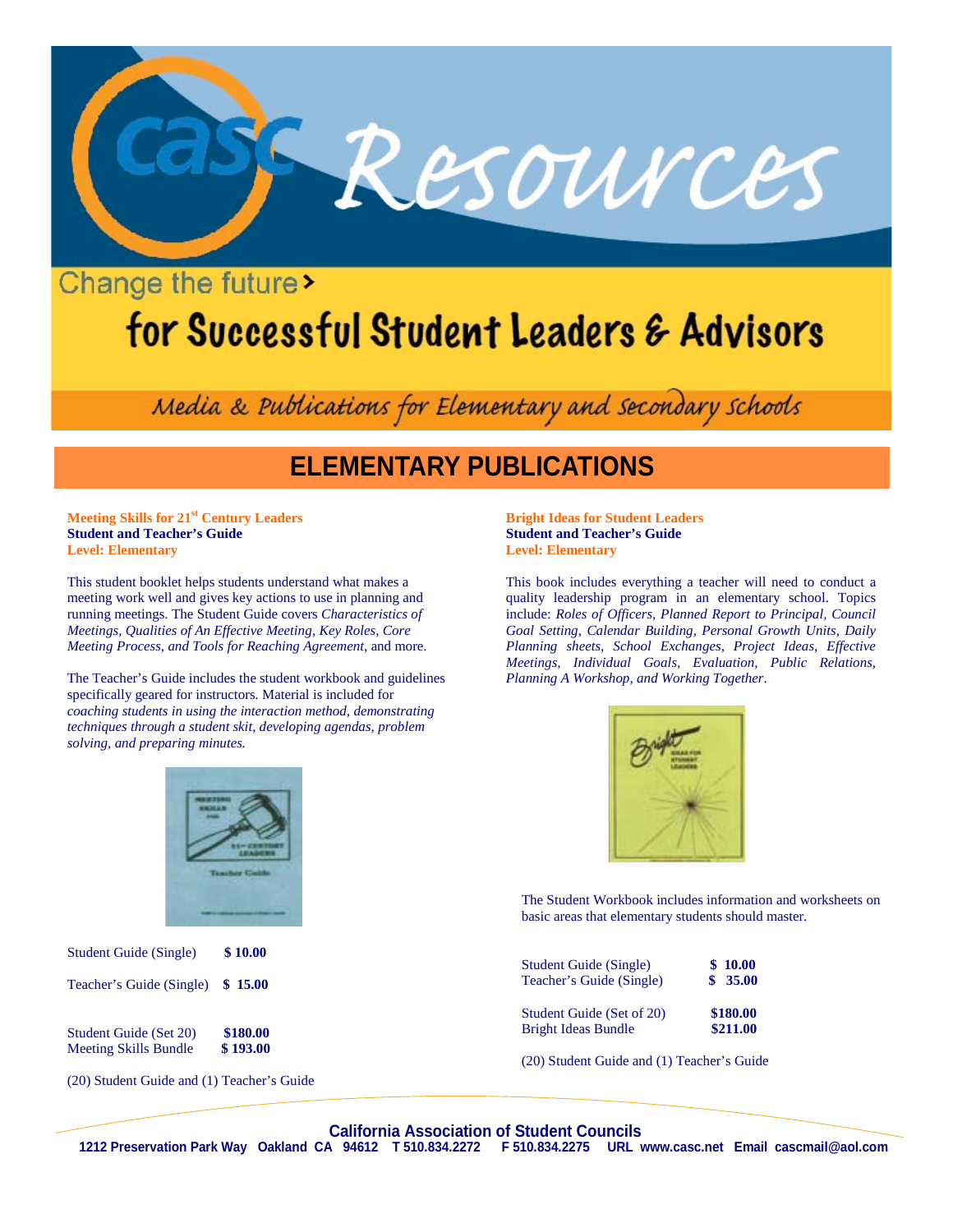

**The Elementary Student Council Advisor: Survival Guide Level: Elementary**



This guide provides practical information to adult advisors who work with student councils. In addition to specific information about the role of the advisor, this handbook outlines the "how-to's" of advising an elementary student council and developing a meaningful leadership program. Topics include: *Student Council Structures and Job Descriptions, Goal Setting and Calendar Planning, Constitutions and By-Laws, Leadership Training and Development*, and more. This handbook includes sample worksheets and forms and is packaged in a three-ring binder.



Teacher's Guide **\$40.00** 

**Leadership for Tomorrow's World: Leadership Class Lesson Plans for Elementary School Level: Elementary**

This book consists of twenty 60 minute lesson plans designed to develop leadership skills in grades four through six. Topics include: *Meeting Skills*, *Self Esteem*, *Communication*, *Goal Setting*, *Action Planning*, *Conflict Resolution*, and *Leadership Qualities*. Supporting materials for lessons are included in the appendix. This guide is packaged in a threering binder to allow for inclusion of additional material in the future.



Teacher's Guide **\$18.00** 

#### **Leadership Educators Resource Guide: Life Is Too Short To Follow Level: Secondary**

This resource guide includes lesson plan and resources for units on *Leadership, Communication, Group Process, Self-awareness, and Human Relations.* Appendix material includes *Life Skills Standards, a Framework for Leadership Education, Ideas for Organizing Student Government, A Weekend Retreat Schedule, and A Comprehensive Bibliography. (Cover will appear different)*

Teacher's Guide **\$65.00**

#### **Spirit Works: Turn It On! Level: Secondary**

į

SECONDARY PUBLICATIONS

America's most popular school spirit booklet. Over 20,000 copies are being used. Seven hundred ideas, and topics include: *Noontime Activities, Class Competition, Games, Pep Rally Ideas, Holiday Events, Staff Appreciation Suggestions, and Fund Raising Ideas You've Never Heard Of*.

Compiled by Bob Burton, who has served as activities director at Fallbrook High School, CA, for 25 years.

Student Guide **\$10.00** 

**Leadership Alive! A Handbook of Exercises and Resources for Leadership Development (1992 Edition) Level: Secondary**

This is an invaluable resource tool for teachers. Sections of this 69 page handbook include*: Group Effectiveness, Personal Development, Leadership Skills and Resources*.

Teacher's Guide **\$15.00** 



**LEADERSHIP** 

HANDBOOK OF EXERCISES<br>RESOURCES FOR LEADERSHI<br>DEVELOPMENT

alive!



#### **The Gemini Model of Leadership and Management** Level: Secondary

This packet includes a selfassessment tool on 8 components of leadership and 8 components of management, a reproducible survey for others to fill out, a color poster of the model, and an information packet.

Teacher's Guide **\$75.00**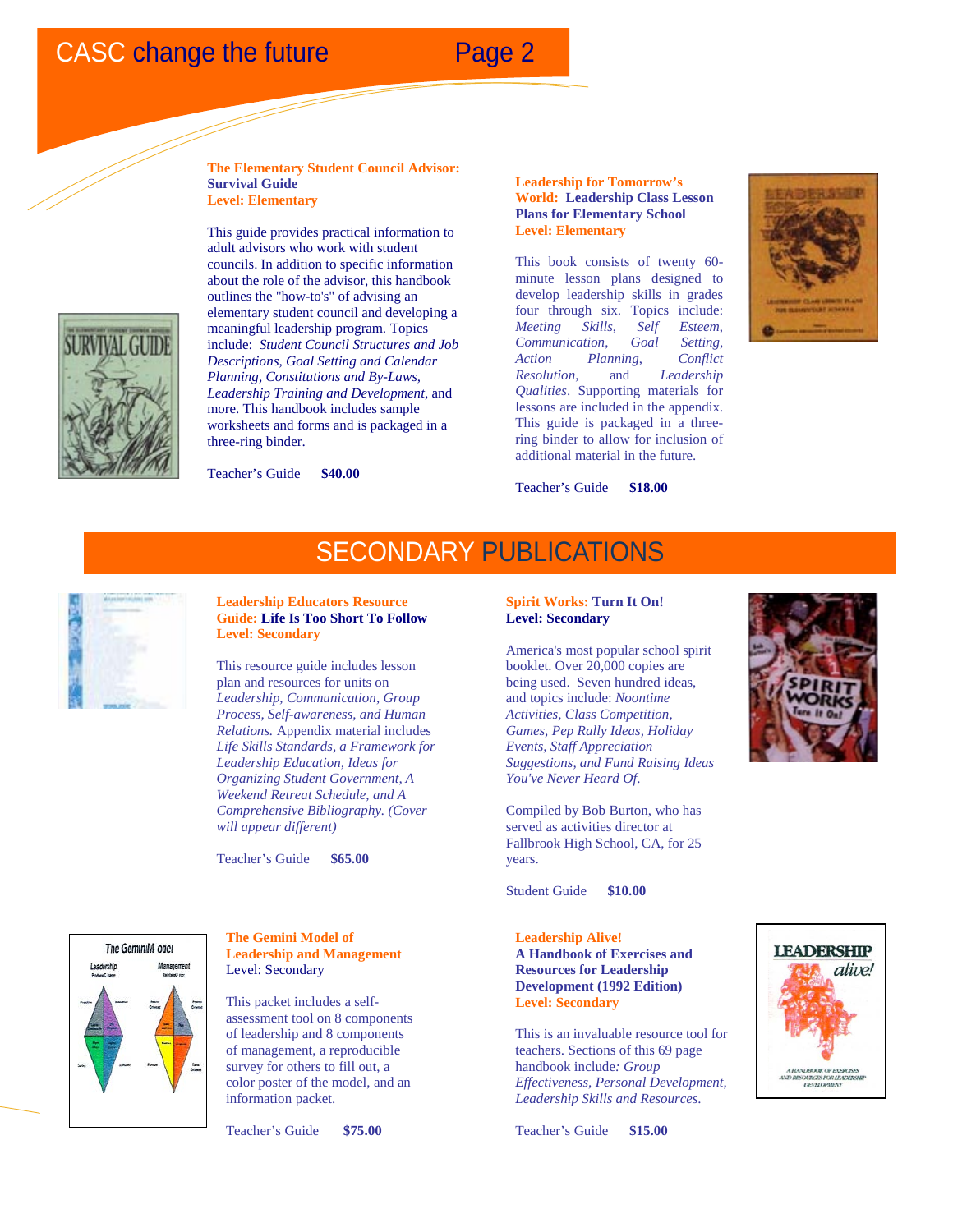

### **CURRICULUM**

**"Personal Leadership Insight is our understanding of how to positively influence people and situations to create value and growth."**

**APPROACH** 

### **The Navigator – The PLI Primer – The Leadership Locator**



#### **Leadership: The Navigator: Teacher's Guide Level: Secondary**

The teacher's guidebook to the Leadership Locator is much more than you would expect. It not only contains page by page explanations, tips and strategies for teaching every curriculum element of The Locator, it also contains over fifty (actually good) leadership exercises with step-by-step instructions and ten PLI Ventures (think 1-2 week long projects) that gives the students a chance to put their leadership to the test under your direction and guidance. This 200-page leadership training system comes three-hole drilled for ease of use and flexibility and has a copy of The Leadership Locator with it.

Teacher's Guide **\$ 74.95**





#### **Leadership: The Leadership Locator: Student Guide (trimmed down version) Level: Secondary**

This beautiful, interactive 120-page, spiral-bound student workbook is both visually pleasing and full of fresh leadership study material. It works for both personal leadership development study, as well as class study time. The Leadership Locator guides the students through the ten PLI Essentials and provides challenges and tools for developing their leadership potential.

Student Guide (Single) **\$ 24.95** Student Guide (Set of 30) **\$600.00**





#### **Leadership: The PLI Primer: Student Guide Level: Secondary**

A shorter version of The Leadership Locator, The PLI Primer is a great way to get your feet wet in the PLI world. It comes in booklet form (11 x17 folded in half, stapled spine) and contains the basic content necessary to learn about each of the PLI Essentials. A teacher armed with The Navigator can turn this 30-page booklet into a powerful leadership development tool.

Student Guide **\$9.95**





#### **CASC Summer Leadership Handbook (cover may appear different) Level: Secondary**

This handbook includes structured activities and questionnaires for self and group development. A major section is devoted to improving meetings with practice agendas and information on how to design agendas is included. Specifics regarding officer roles in schools comprise another section. The appendix has material on developing an effective legislative council, parliamentary procedure, and student involvement in the evaluation of teachers.

Student Guide **\$25.00**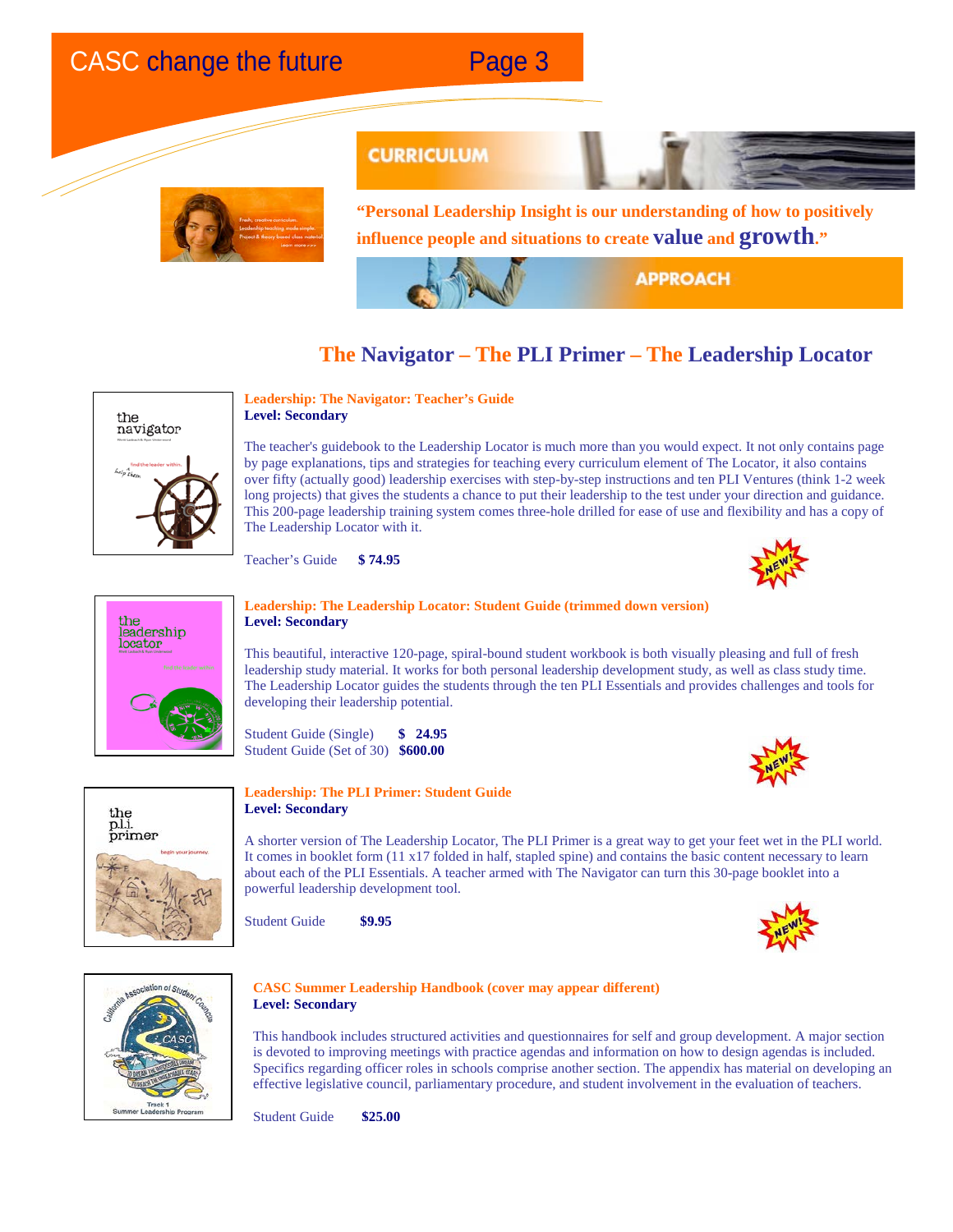**The JUMP START Leadership Workbook Series** will teach you everything you need to know to achieve success. Each chapter is filled with information and exercises that will sharpen your skills and strengthen your influence over others. The techniques in this series have helped thousands of people become better leaders, and they'll help you too. Here are just some of the things you'll learn about:



#### **Jump START: Leading Yourself Volume I**

- Accomplishing Your Goals
- Managing Your Time
- Taking Risks
- Overcoming Adversity
- Tapping Into Your Talent

#### **Jump START: Leading Others Volume: II**

- Influencing Others
- Public Speaking
- Resolving Conflict
- Running Effective Meetings



**Jump Start – Volume I \$12.95 (Level: Secondary) Jump Start – Volume II \$12.95 (Level: Secondary)**



#### **Clues for Successful Student Activities Level: Secondary**

This book provides vital information for planning and organizing student projects in secondary schools. The workbook is cleverly illustrated and provides space for writing, clarifying goals, defining job descriptions, and assessing leadership effectiveness. Teacher workbook includes the complete Student workbook as well as supplementary materials and specific advisor information.

Student Guide (Single) **\$ 15.00** Student Guide (Set of 20) **\$270.00**<br>
Teacher's Guide (Single) **\$ 35.00** Sundle **\$301.00**  $Teacher's Guide (Single)$ (20) Student Guide and (1) Teacher's Guide



#### **How To Run and Win A High School Election: A Practical Manual for Students Seeking High School Offices Level: Secondary**

This book was written for students who are considering running for office. It is designed to be read in a relatively short period of time. It will enable you to immediately size up your chances for election to high school office and evaluate the procedures necessary for success. With a little thoughtful analysis you can begin to think through the process and outline a calendar tailored to the election date in your particular school.

Student Guide **\$13.00**



#### **Once Upon A Leadership: A B.A.S.I.C. Leadership Curriculum Level: Secondary**

This curriculum guide addresses five areas for leadership classes. *Belonging to A Group, Activities, Self-Esteem, Involving The Whole School, and Communication.* All activities described in the book have been used by the author in junior high or high school settings.

Teacher's Guide **\$18.00** 

**Student Board Member Symposium Handbook Level: Secondary** The Student Board Member

Symposium Handbook is an extremely useful tool for any Student Board Member! Job specific skills such as *budgeting, student activism in curriculum and surveying are discussed, as well as Parliamentary Procedure. (Cover may be different)*



Student Guide **\$25.00**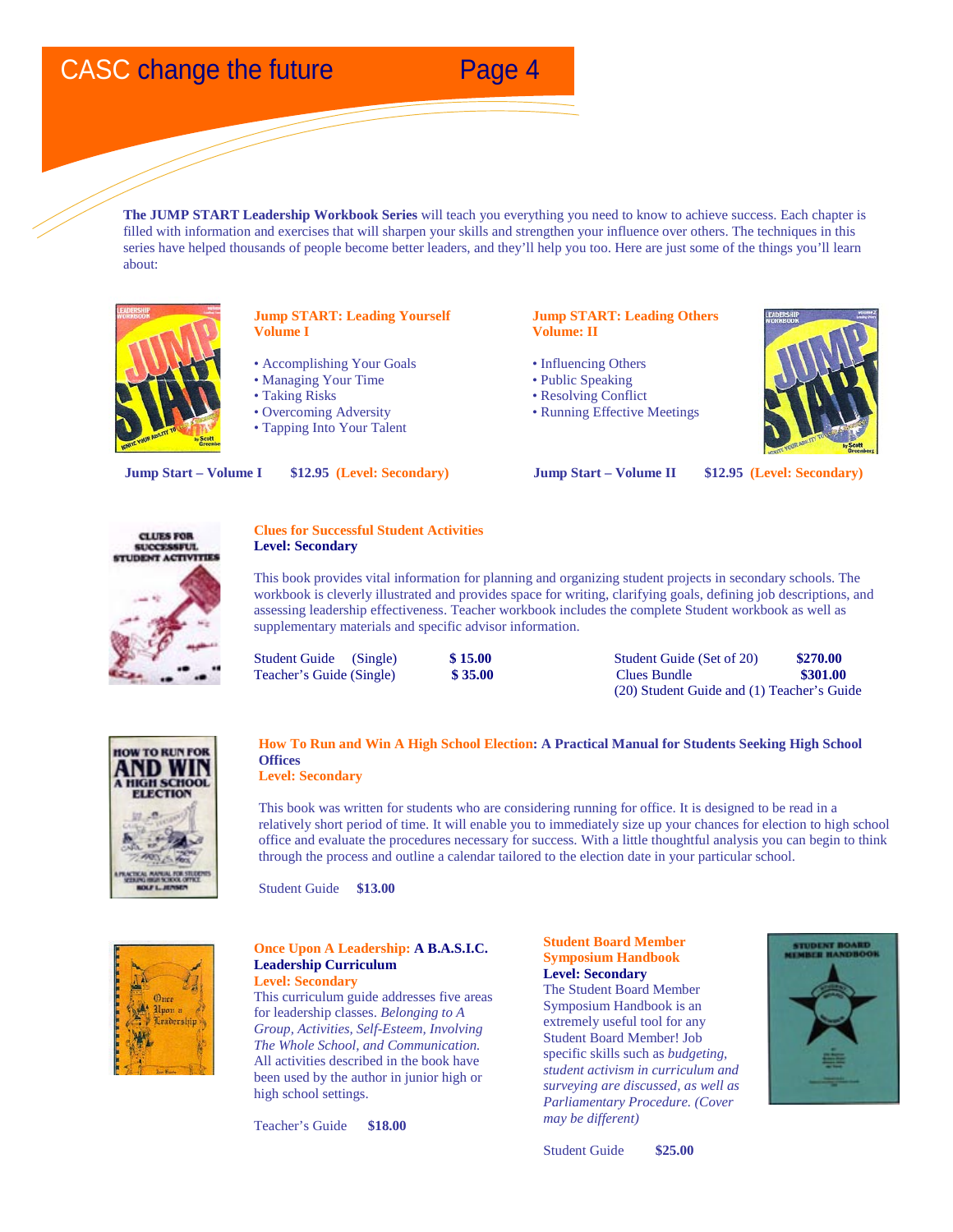

#### **Developing Self-Esteem: A Positive Guide for Personal Success Level: Secondary**

Learn how to develop a more positive self-image and create a better environment for success. Designed for anyone who wants to develop positive self-esteem, this book includes a multitude of exercises, proven techniques and cases. Topics include: *How to Risk Change, Overcome Fear, Identify Marketable Strengths and Create A Positive Personal Belief System.* This workbook will be most helpful to students in a leadership class.

Student Guide **\$15.00**



#### **A Handbook on Student Rights and Responsibilities Level: Secondary**

This booklet covers a wide range of topics focusing on the legal rights of students enrolled in California schools. These include *admission, attendance, bilingual issues, abuse, corporal punishment, discipline, driving, fees, food sales, gang membership, grades, graduation, involuntary transfer, appearance, searches, student records, suspensions and expulsions, press, religion, speech, and truancy.* A major theme of the book is that every right implies a corresponding responsibility on the part of the student.

Student Guide **\$12.00** 



#### **CASC Student Development Handbook – Volume I and/or Volume II Level: Secondary**

The First annual resource books for student council advisors, leadership, and class instructors. Sections include *Exemplary School-wide Projects, Sample Associated Student Body Constitutions, Student Rights and Responsibilities, Leadership Course Material, and Bibliography of Resources*.

The Second volume of the Student Development Handbook includes sections on *leadership courses materials, projects, resources and CASC. Projects outlined include Nominating Conventions and Elections, Public Relationships, How to Conduct A Rainforest Week, and Proms.*

Student (Single) Volume I **\$42.00** Student (Single) Volume II **\$42.00** Development Handbook (Set Volume I and II**) \$75.00**



#### **VIP Job Description Portfolio Level: Secondary**

Individual booklets outlining job descriptions, goal setting guidelines and worksheets, and additional material geared to the unique roles of each person are included. Materials are provided for *President, Vice-President, Secretary, Treasurer, Committee Chairperson, Program Chairperson, Member, and Advisor.*

Student Guide **\$55.00**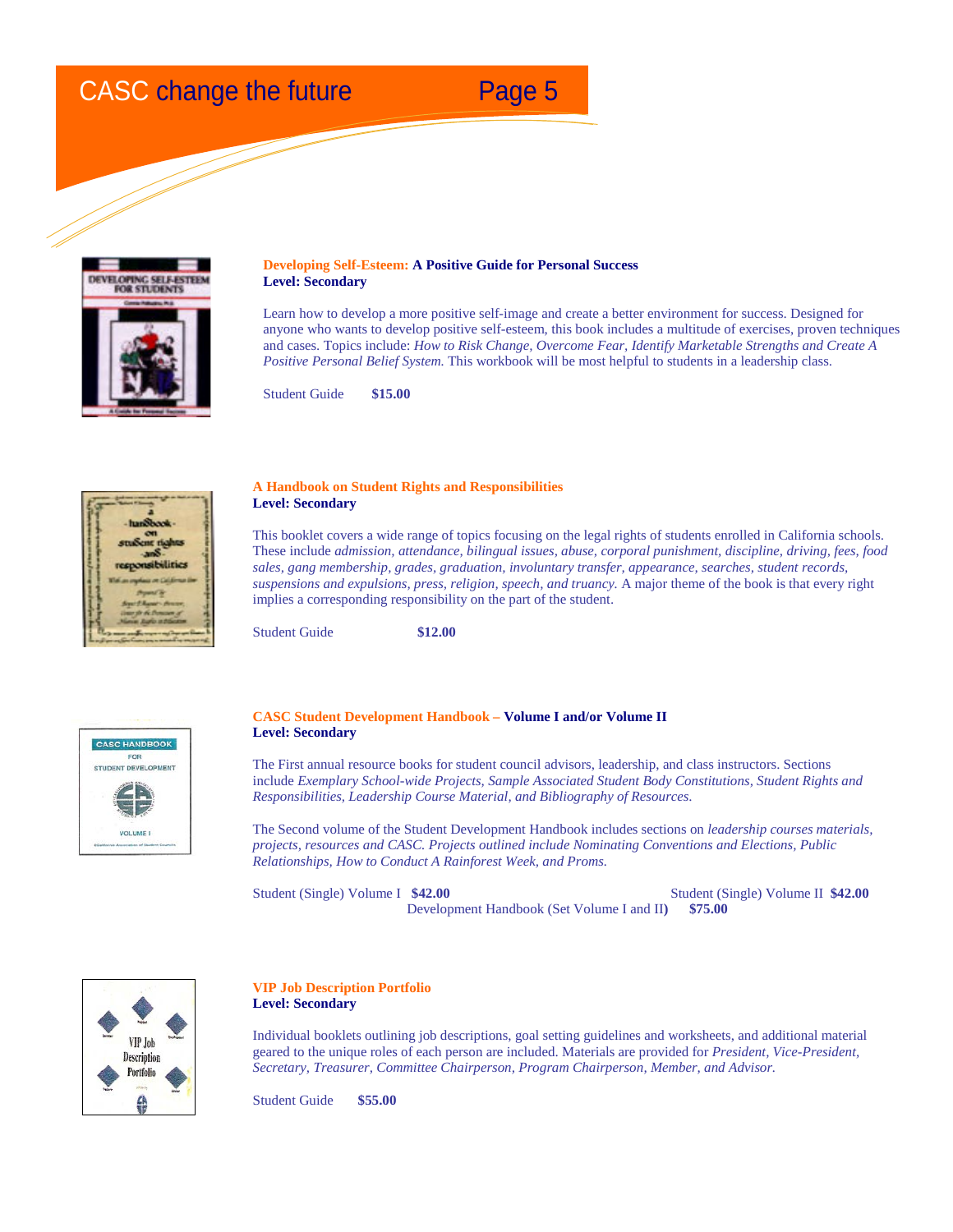### **Three Environmental Social Action Books!**



**Kid Heroes of the Environment:** Simple Things Real Kids Are Doing To Save The Earth **Level: Secondary**

Inspiring success stories about reallife kids who are working to save the Earth. Each story contains a biography, description of the project, and sources for further information.

Student Guide **\$4.95**

**The Student Environmental Action Guide Level: Secondary**

The first practical environmental guide for high school and college students.

Student Guide **\$4.95**





#### **The Kids Guide to Social Action Level: Secondary**

In this extensive resource guide, kids, parents, and teachers will find ten steps for taking social action; *step-by-step guides to letter writing, interviewing, speechmaking, surveying, fundraising, getting media coverage, gaining representation on local boards and councils, lobbying, and more*. Includes sample letters, forms, and petitions kids can copy and use.

Teacher's Guide **\$14.95**

**Structured Experiences Handbooks** 

### **The Pfeiffer Handbook of Structured Experiences: Learning Activities for Intact Teams and Workgroups w/CD Level: Secondary**

The experiences are organized according to the level of participant involvement, beginning with relatively low-risk activities and progressing to highly involving exercises. Teacher's Guide **\$ 99.00**



#### **The Pfeiffer Handbook of Structured Experiences: Learning Activities for Personal Development w/CD Level: Secondary**

The book includes a special section with targeted exercises that promote facilitator growth and development.<br>Teacher's Guide \$99.00 **Teacher's Guide** 

Bundle (both books) **\$180.00**

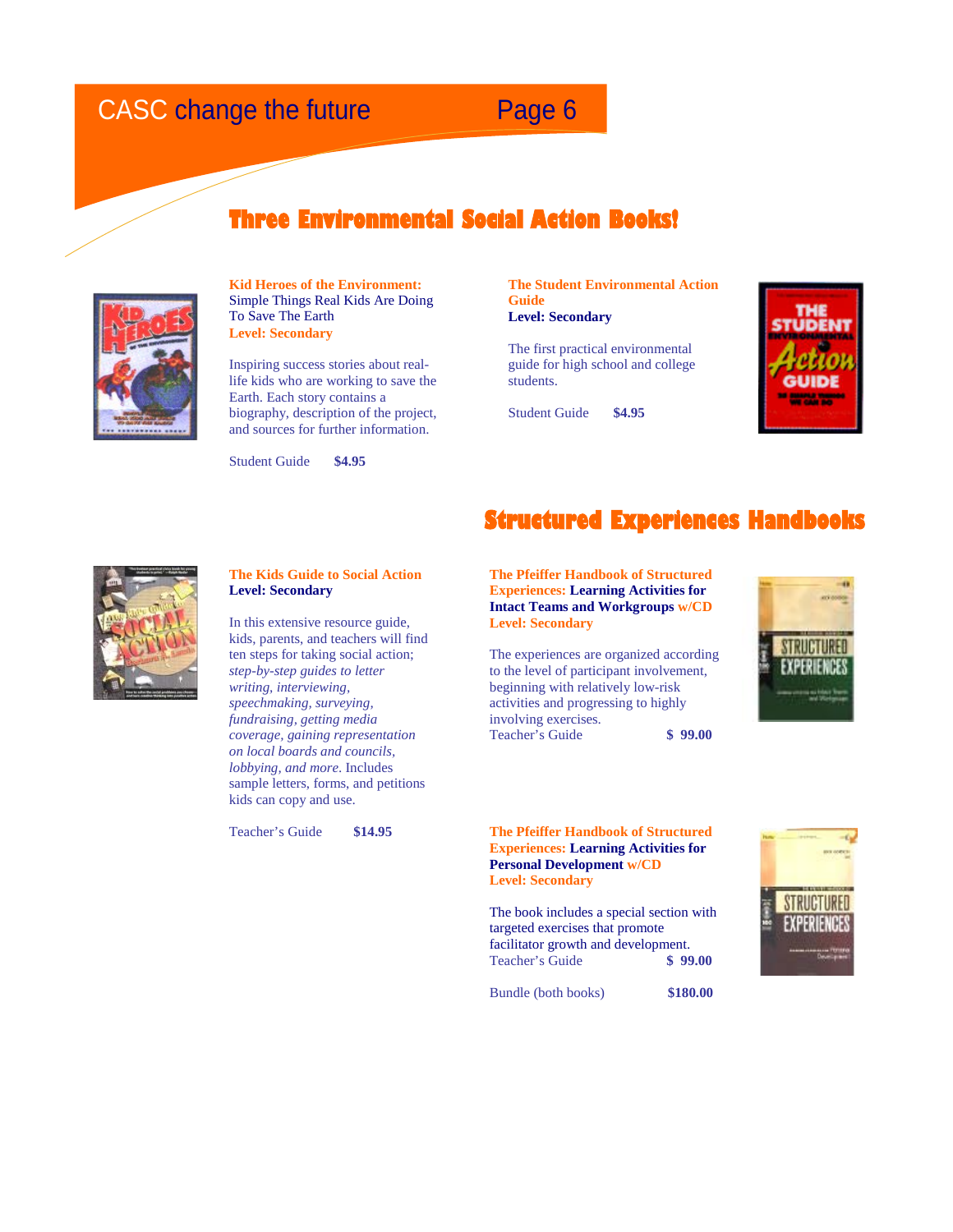### **California Association of Student Councils**

### **CASC Media & Publications Order Form • Page 1 of 2** T: 510.834.2272 • F: 510.834.2275

| <b>Qnty</b> | <b>Description</b>                                                           | <b>Price</b> | Amt<br>Due |
|-------------|------------------------------------------------------------------------------|--------------|------------|
|             | Bright I deas for Student Leaders Student Workbook                           | \$10.00      |            |
|             | Bright I deas for Student Leaders Student Workbook (Set 20)                  | \$180.00     |            |
|             | Bright I deas for Student Leaders Teacher's Guide                            | \$35.00      |            |
|             | Bright I deas for Student Leaders Pack (20 Student and 1 Adv. Guide)         | \$211.00     |            |
|             | <b>Clues for Successful Student Activities (Student Workbook)</b>            | \$15.00      |            |
|             | Clues for Successful Student Activities (Teacher's Guide)                    | \$35.00      |            |
|             | Clues for Successful Student Activities (Set of 20 Student Workbooks)        | \$270.00     |            |
|             | Clues for Successful Student Activities (Set of 20 Student and 1 Adv. Guide) | \$301.00     |            |
|             | Developing Self Esteem: A Positive Guide for Personal Success                | \$15.00      |            |
|             | The Elementary Student Council Advisor Survival Guide                        | \$40.00      |            |
|             | The Gemini Model of Leadership and Management                                | \$75.00      |            |
|             | Handbook on Student Rights and Responsibilities                              | \$12.00      |            |
|             | How to Run For and Win a High School Election                                | \$13.00      |            |
|             | Jump Start Leadership Workbooks Series - Vol. 1: Leading Yourself            | \$12.95      |            |
|             | Jump Start Leadership Workbooks Series - Vol. 2: Leading Others              | \$12.95      |            |
|             | Kid Heroes of the Environment                                                | \$4.95       |            |
|             | The Kid's Guide to Social Action                                             | \$14.95      |            |
|             | <b>Leadership Alive!</b>                                                     | \$15.00      |            |
|             | Leadership Educators Resource Guide                                          | \$65.00      |            |
|             | Leadership for Tomorrow's World                                              | \$18.00      |            |
|             | Leadership: Locator (Student Guide)                                          | \$24.95      |            |
|             | Leadership: Locator (Student Guide – Set of 30)                              | \$600.00     |            |
|             | Leadership: PLI Primer (Student Guide)                                       | \$9.95       |            |
|             | Leadership: Navigator (Teacher's Guide)                                      | \$74.95      |            |
|             | Meeting Skills for 21st Century Leaders: Student Handbook                    | \$10.00      |            |
|             | Meeting Skills for 21st Century Leaders: Adv. Guide                          | \$15.00      |            |
|             | Meeting Skills for 21st Century Leaders: Set of 20 Student Handbooks         | \$180.00     |            |
|             | Meeting Skills for 21st Century Leaders: Set of 20 Student and 1 Adv. Guide  | \$193.00     |            |
|             | Once Upon A Leadership                                                       | \$18.00      |            |
|             | The Pfeiffer Handbook of Structured Experiences: Intact Teams & Workgroups   | \$99.00      |            |
|             | The Pfeiffer Handbook of Structured Experiences: Personal Development        | \$99.00      |            |
|             | The Pfeiffer Handbook of Structured Experiences: (both volumes)              | \$180.00     |            |
|             | <b>Spirit Works</b>                                                          | \$10.00      |            |
|             | The Student Environmental Action Guide                                       | \$4.95       |            |
|             | <b>Student Board Member Symposium Handbook</b>                               | \$25.00      |            |
|             | Student Development Handbook Volume 1                                        | \$42.00      |            |
|             | Student Development Handbook Volume 2                                        | \$42.00      |            |
|             | Student Development Handbook Set (Both Volumes)                              | \$75.00      |            |
|             | Summer Leadership Handbook                                                   | \$25.00      |            |
|             | <b>VIP Job Description Portfolio</b>                                         | \$55.00      |            |
|             | <b>SUBTOTAL</b>                                                              |              |            |
|             | <b>CASC Member Schools less 10%</b>                                          |              |            |
|             | Sales Tax add 9.5% (CA Only)                                                 |              |            |
|             |                                                                              |              |            |
|             | Shipping Charges: Orders up to \$50 add \$10                                 | \$10.00      |            |
|             | Shipping Charges: Orders up to \$51 to \$100 add \$15                        | \$15.00      |            |
|             | Shipping Charges: Orders up to \$101 - \$200 add \$20                        | \$20.00      |            |
|             | Shipping Charges: Orders up to \$201 - \$500 add \$25                        | \$25.00      |            |
|             |                                                                              |              |            |
|             | <b>TOTAL</b>                                                                 |              |            |